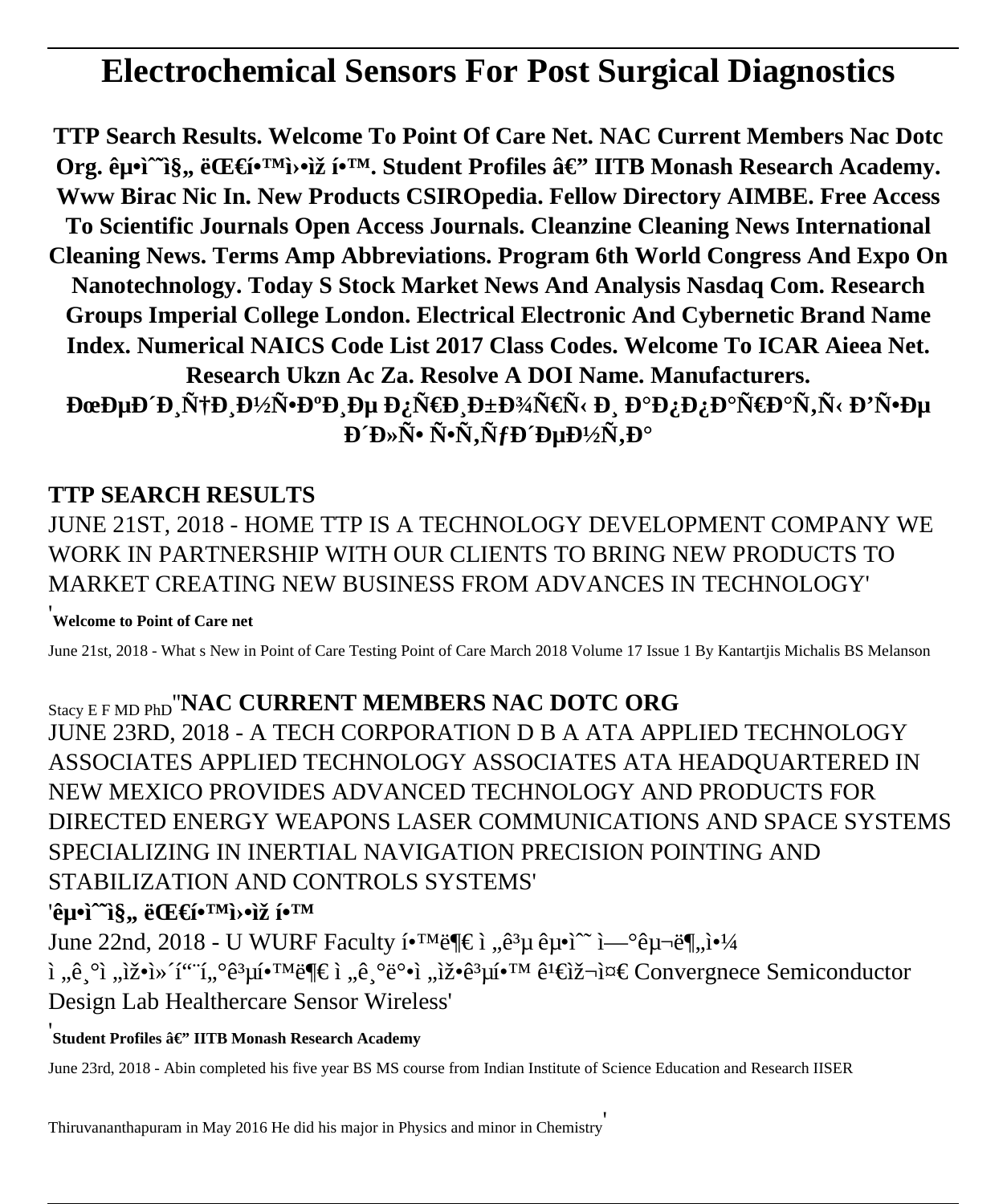### '**www birac nic in**

June 21st, 2018 - All Companies Gujarat Agriculture Andhra Pradesh Kerala West Bengal New Delhi Delhi Healthcare Maharashtra Karnataka Process Industries Orissa Services Punjab'

#### '**new products csiropedia**

june 21st, 2018 - baclash – jetting compound for prevention of blowfly strike in sheep bandicootâ, ¢ rapid inspection system – a self

contained hand held instrument for non destructive inspection ndi of defects in lightweight composite and sandwich structures based on an

acoustic  $\hat{a} \in \tilde{\text{right}}$  catch $\hat{a} \in \text{TM}$  technique

# '**Fellow Directory AIMBE June 21st, 2018 - The American Institute for Medical and Biological Engineering AIMBE is a non profit organization headquartered in Washington D C representing the most accomplished individuals in the fields of medical and biological engineering**''**Free Access To Scientific Journals Open Access Journals**

June 21st, 2018 - OMICS International Publishes 700 Open Access Journals In The Fields Of Clinical Medical Life Science Pharma

Environmental Engineering And Management'

### '**Cleanzine cleaning news international cleaning news**

# **June 23rd, 2018 - Cleanzine your weekly cleaning and hygiene industry newsletter 21st June 2018 Issue no 827 Your industry news first Number 1 for Recruitment We strongly recommend viewing Cleanzine full size in your web browser**'

#### **terms amp abbreviations**

'

june 21st, 2018 - if this is your first visit be sure to check out the faq by clicking the link above you may have to register before you can post

click the register link above to proceed''*Program 6th World Congress and Expo on Nanotechnology*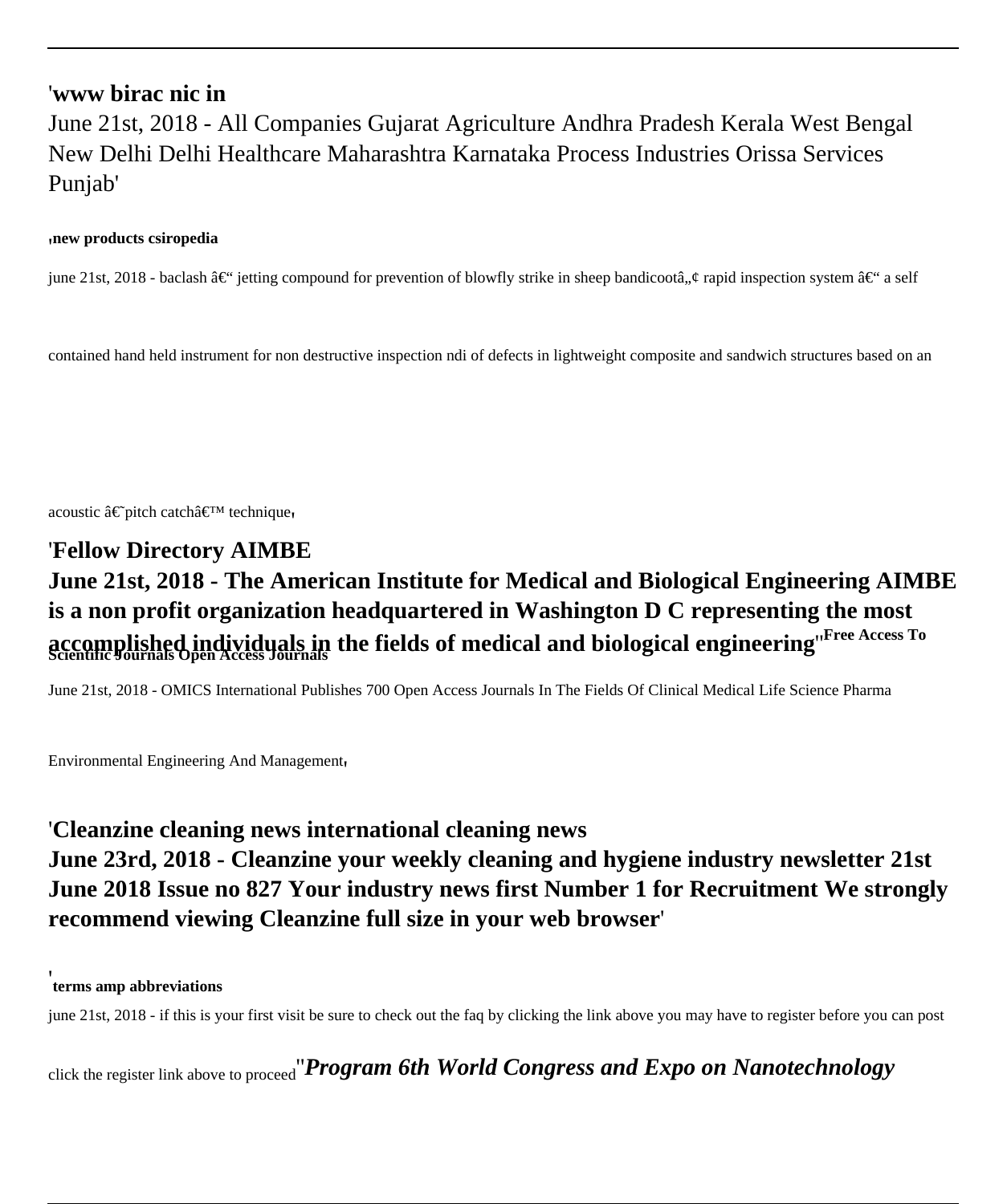*June 21st, 2018 - Title of Talk Theoretical Modeling in Organic Nanophotonics Abstract Functional organic materials are widely used in photonics applications such as light emitting devices OLEDs photovoltaic devices solar cells and optical chemical sensors*'

# '*TODAY S STOCK MARKET NEWS AND ANALYSIS NASDAQ COM JUNE 23RD, 2018 - JOIN THE NASDAQ COMMUNITY TODAY AND GET FREE INSTANT ACCESS TO PORTFOLIOS STOCK RATINGS REAL TIME ALERTS AND MORE*'

#### '**research groups imperial college london**

june 14th, 2018 - imperial's impact read case studies about how imperial research has made a difference<sup>1</sup>'Electrical Electronic and

#### **Cybernetic Brand Name Index**

June 24th, 2018 - Introduction Please note that most of these Brand Names are registered Trade Marks Company Names or otherwise controlled and their inclusion in this index is strictly for information purposes only'

# '**NUMERICAL NAICS CODE LIST 2017 CLASS CODES**

# JUNE 24TH, 2018 - THIS PAGE CONTAINS A NUMERICAL NAICS CODE LIST 2017 USERS CAN VIEW AND LOOKUP AN INDEX OF 2017 NAICS CODES IN NUMERICAL ORDER'

### '**Welcome to ICAR aieea net**

June 24th, 2018 - Department of School Education Government of Bihar is conducting the Bihar State Teacher Eligibility Test BSTET to the

## BSEB Bihar''*research Ukzn Ac Za*

*June 22nd, 2018 - ISI 2017 WOS SCIE 0556 8641 1607 3606 0256 0046 0013 8398 1681 5564 0041 4751 0038 1969 0379 9069 1608 9685 0038 2353 Philosophical Papers 1021 447X 1021 2019*'

### '**Resolve a DOI Name**

June 23rd, 2018 - Type or paste a DOI name into the text box Click Go Your browser will take you to a Web page URL associated with that DOI name Send questions or comments to doi help doi org'

### '**Manufacturers**

June 22nd, 2018 - 1 nation electronics llc 101communications inc 1075776 ontario inc 11 30 elo touchsystems inc 1213891 ontario ltd 136963 canada inc 184th air refueling wing'

### **'**Medµd´D¸Ñ†D¸Đ½Ñ•аD¸Dµ D¿Ñ€D¸D±D¾Ñ€Ñ‹ и D°D¿D¿D°Ň€D°Ñ,Ñ‹ D'Ñ•Dµ D´Đ»Ñ• Ñ•Ñ,уD´DµD½Ñ,D°

june 5th, 2018 - n y morgan and claypool publishers 2009 218p ĐœĐ¾Đ½Đ¾Ď®Ň€Đ®Ñ,,Đ Ň•Đ¿Đ¾Ň•Đ?ҕ҉еĐ½Đ®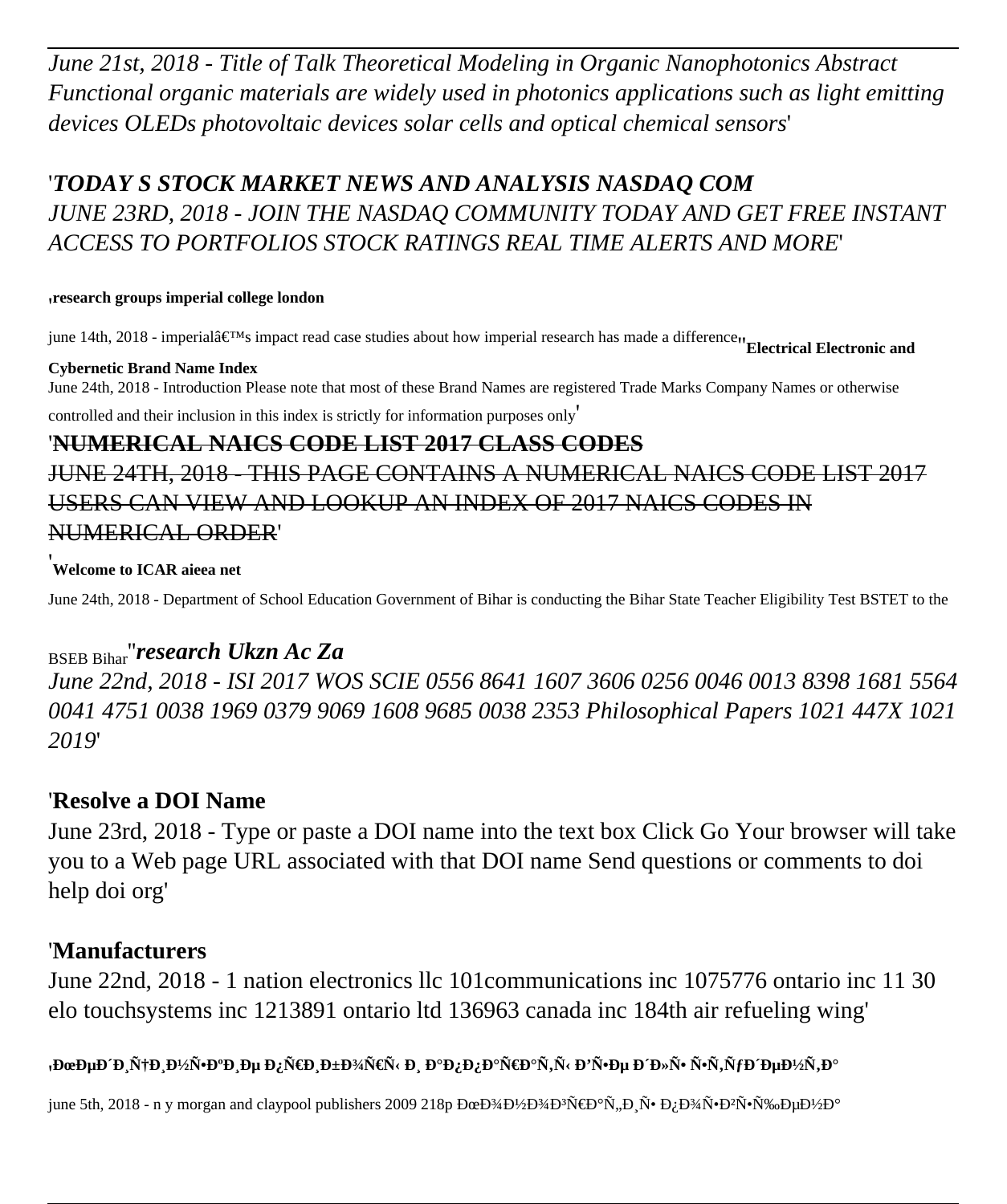$\label{eq:4.1} \overline{D^{1}\!A\!D\mu\!N\!N\!,}D^{3}\!A\!D^{'}D^{'}\!D^{1}\!A\,D^{3}\!A\!D\!\pm\!\tilde{N}\!\!\in\!\!\!D^{o}\!D\!\!\pm\!\!\bar{D}^{3}\!A\! \tilde{N}\!,\!D^{o}\!D_{\Box}\!\!\stackrel{\,\,}{N}\!\!,\!D^{3}\!A\!D^{l}\!A\!D^{'}\!D^{3}\!A\!D^{o}\!D^{o}\!N\!\!\in\!\!\!D^{'}D_{\Box}\!D^{3}\!A\!D^{o}\!P\! \tilde{N}\!,$